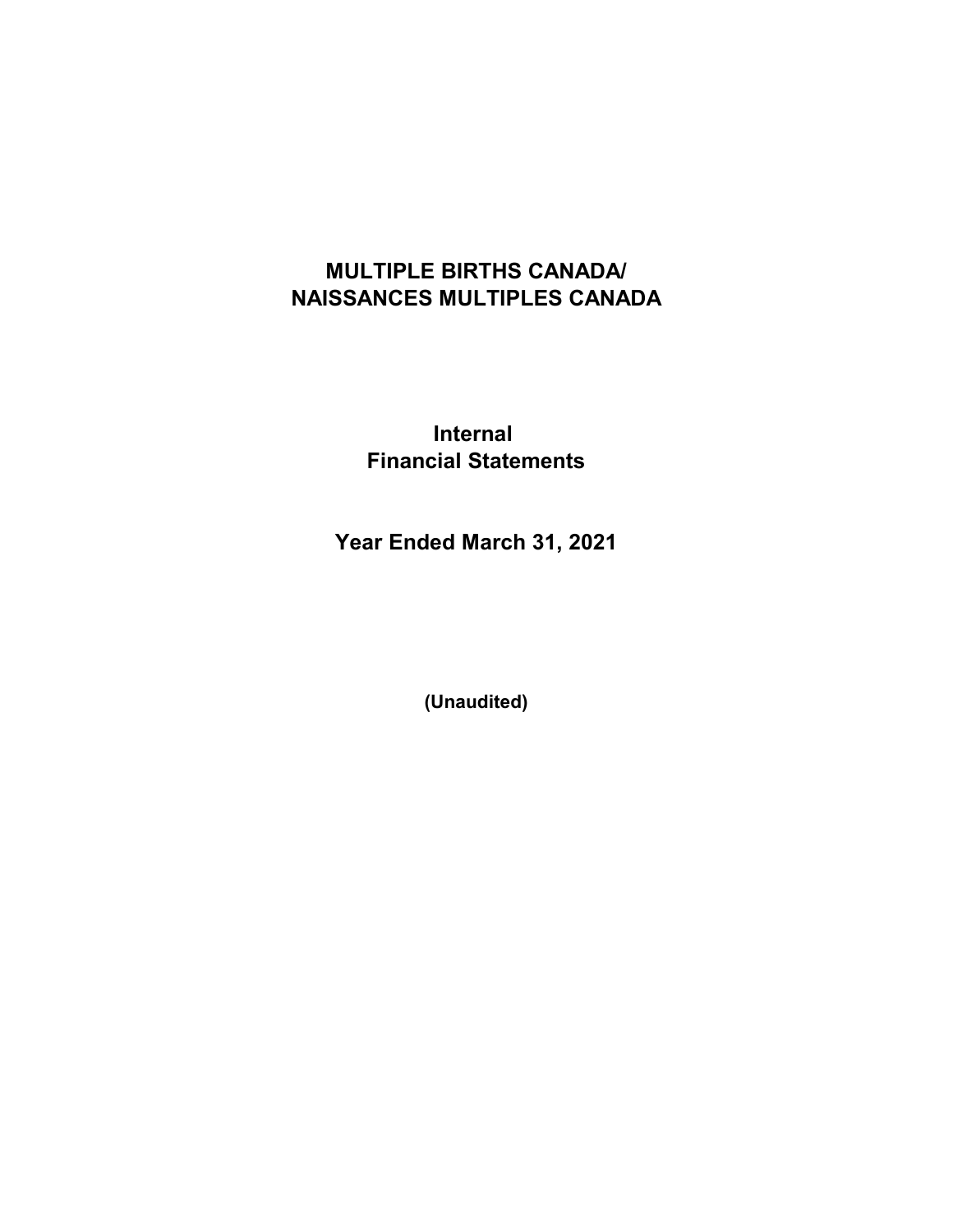## **Multiple Births Canada/Naissances multiples Canada Statement of Revenues and Expenses and Surplus**

# **Year Ended March 31, 2021**

|                                        | 2021          |                           |               |                   | 2020          |
|----------------------------------------|---------------|---------------------------|---------------|-------------------|---------------|
|                                        | <b>Actual</b> |                           | <b>Budget</b> |                   | <b>Actual</b> |
|                                        |               |                           |               |                   |               |
| <b>REVENUES</b>                        |               |                           |               |                   |               |
| Memberships                            | \$<br>14,702  | \$                        | 13,000        | \$                | 14,015        |
| Subscriptions                          |               |                           |               |                   |               |
| Conference Income                      | 68            |                           |               |                   |               |
| Sponsorships and Grants                |               |                           | 2,500         |                   |               |
| Donations/In-kind Donations            | 7,621         |                           | 10,000        |                   | 11,153        |
| Advertising                            | 345           |                           | 250           |                   | 389           |
| Fundraising - Non Donation             | 417           |                           | 500           |                   | 348           |
| <b>GST Rebate</b>                      |               |                           | 600           |                   |               |
| <b>Commission and Affiliate Income</b> | 265           |                           | 150           |                   | 179           |
| <b>Publications and Resources</b>      |               |                           |               |                   | $\mathbf{2}$  |
| Project                                |               |                           |               |                   |               |
|                                        | \$<br>23,418  | \$                        | 27,000        | $\boldsymbol{\$}$ | 26,086        |
|                                        |               |                           |               |                   |               |
| <b>EXPENSES</b>                        |               |                           |               |                   |               |
| <b>Board of directors</b>              |               |                           |               |                   |               |
| Interim Meetings                       | \$            | $\boldsymbol{\mathsf{S}}$ | 4,000         | \$                | 2,718         |
| <b>Conference Expense</b>              | 100           |                           |               |                   | 5,092         |
| <b>Expenses</b>                        | 132           |                           |               |                   |               |
| <b>Business office</b>                 |               |                           |               |                   |               |
| Honorarium - Office                    | 13,650        |                           | 13,650        |                   | 11,799        |
| <b>Office Manager Travel</b>           |               |                           | 100           |                   | 41            |
| Telephone and Internet                 |               |                           | 50            |                   | 49            |
| Postage/Mailbox Fees                   | 212           |                           | 350           |                   | 341           |
| <b>Supplies</b>                        |               |                           | 175           |                   | 172           |
| HST / GST Expense                      | 81            |                           | 450           |                   | 401           |
| <b>Charitable Status</b>               | 32            |                           | 20            |                   |               |

**Cont. /**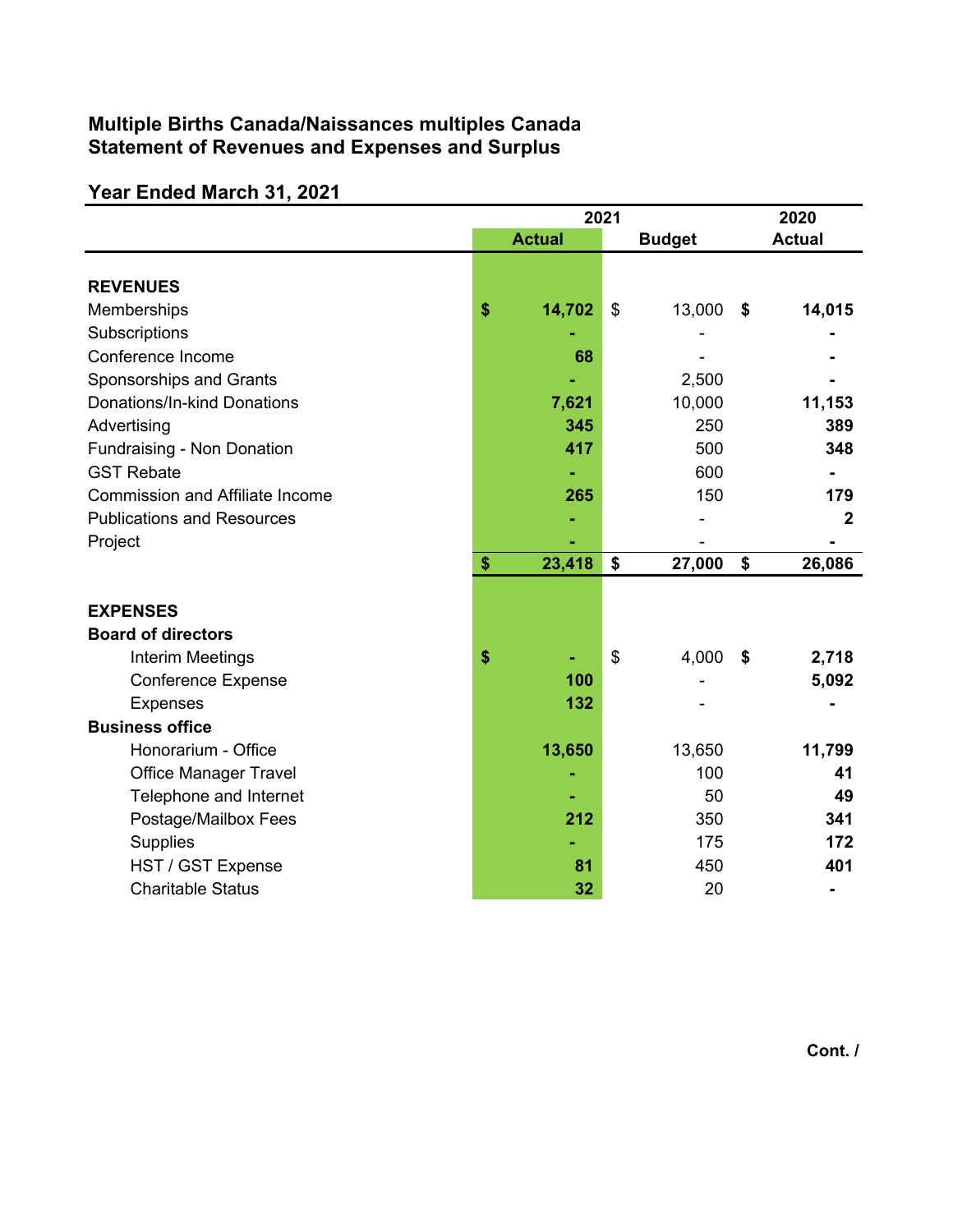## **Multiple Births Canada/Naissances multiples Canada Statement of Revenues and Expenses and Surplus**

### **Year Ended March 31, 2021**

|                                        | 2021          | 2020          |                |
|----------------------------------------|---------------|---------------|----------------|
|                                        | <b>Actual</b> | <b>Budget</b> | <b>Actual</b>  |
|                                        |               |               |                |
| <b>EXPENSES continued</b>              |               |               |                |
| Advertising                            |               | 500           |                |
| Conference/Retreat                     |               |               | 272            |
| Grant                                  |               |               |                |
| Marketing & Communications             | 251           | 250           | 224            |
| Information Technology & Software      | 297           | 200           | 189            |
| Project Expense                        |               | 550           | 3,391          |
| Publications                           |               |               |                |
| Insurance                              | 1,175         | 1,250         | 1,085          |
| Miscellaneous                          | 90            | 250           |                |
| Dues and Memberships                   | 147           | 150           | 141            |
| Donations                              |               | 500           | 1,027          |
| Service Charges                        | 298           | 175           | 156            |
| Depreciation                           |               |               |                |
| <b>Volunteer Recognition</b>           | 65            |               |                |
| Website                                | 66            | 380           | 2,804          |
|                                        | 16,596        | 23,000        | 29,901         |
|                                        |               |               |                |
| <b>EXCESS OF REVENUE OVER EXPENSES</b> | 6,821<br>\$   | \$<br>4,000   | \$<br>(3, 814) |
| (EXPENSES OVER REVENUE)                |               |               |                |
| SURPLUS, BEGINNING OF YEAR             | 21,784        |               | 25,598         |
|                                        |               |               |                |
| <b>SURPLUS, END OF YEAR</b>            | 28,605<br>\$  |               | 21,784<br>\$   |